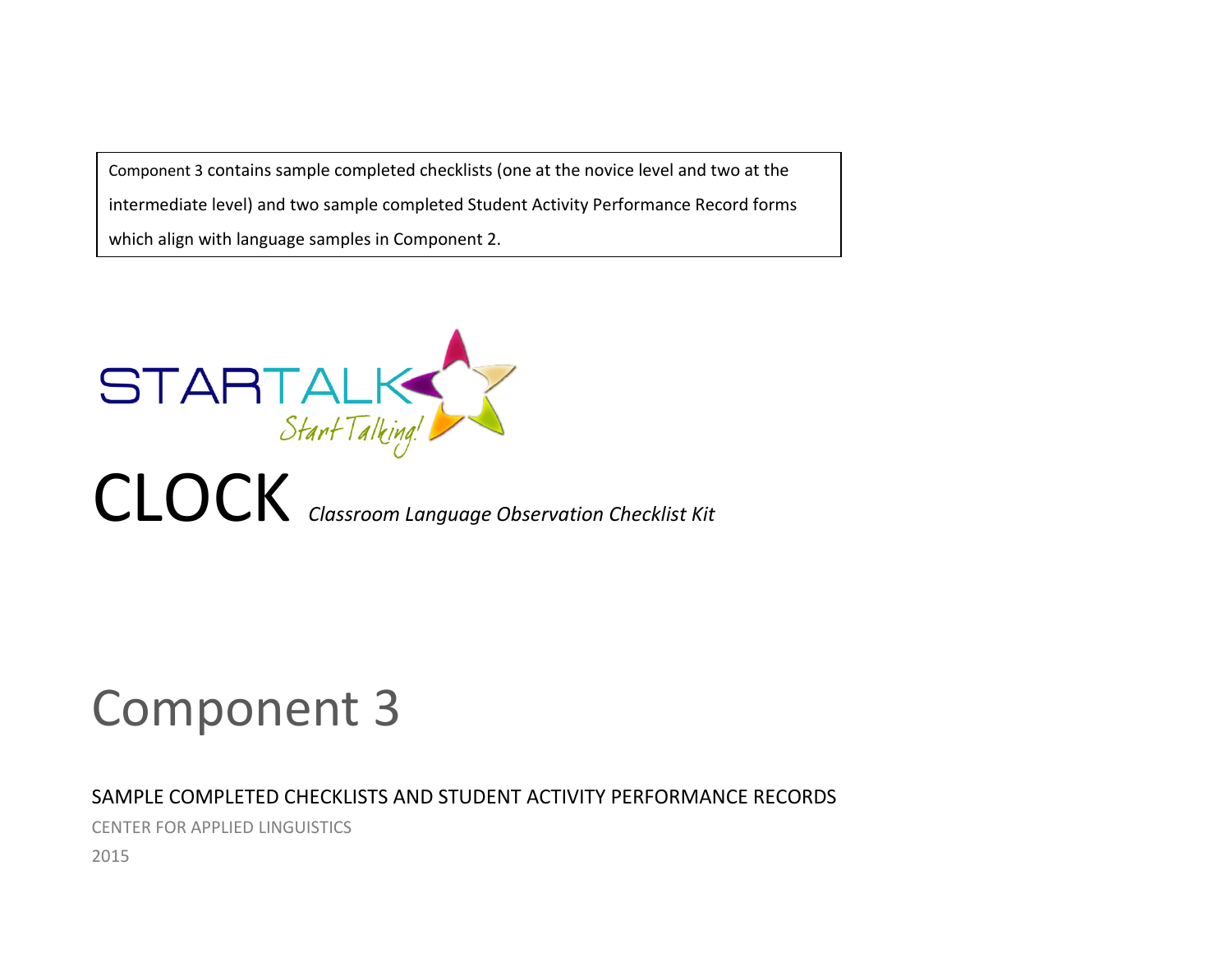

## **CLOCK Classroom Observation Checklist: Novice Sublevels\*\***

| <b>Student Name:</b> | Grade: 5 Language: Chinese<br>Mandy                                                                                                                                                                                                                                                                                                   |                                                                                                                                                                                       | Topic: Introduction<br><b>Activity: Oral Report</b>                                                                                                                                                                                                                     | Date: 6/17/14                                                                                                                                                                                                                                                                                                          |
|----------------------|---------------------------------------------------------------------------------------------------------------------------------------------------------------------------------------------------------------------------------------------------------------------------------------------------------------------------------------|---------------------------------------------------------------------------------------------------------------------------------------------------------------------------------------|-------------------------------------------------------------------------------------------------------------------------------------------------------------------------------------------------------------------------------------------------------------------------|------------------------------------------------------------------------------------------------------------------------------------------------------------------------------------------------------------------------------------------------------------------------------------------------------------------------|
|                      | Interpersonal or Presentational Speaking (circle one or both)                                                                                                                                                                                                                                                                         |                                                                                                                                                                                       |                                                                                                                                                                                                                                                                         | <b>Interpretive Listening</b>                                                                                                                                                                                                                                                                                          |
| Performance          | <b>Fluency</b>                                                                                                                                                                                                                                                                                                                        | <b>Language Control</b>                                                                                                                                                               | Vocabulary                                                                                                                                                                                                                                                              | Comprehension                                                                                                                                                                                                                                                                                                          |
|                      | How does his/her use of the target                                                                                                                                                                                                                                                                                                    | How well does he/she                                                                                                                                                                  | What kind of words does he/she                                                                                                                                                                                                                                          | How well does he/she understand                                                                                                                                                                                                                                                                                        |
| Level                | language flow?                                                                                                                                                                                                                                                                                                                        | use the target language?                                                                                                                                                              | know in the target language?                                                                                                                                                                                                                                            | the target language?                                                                                                                                                                                                                                                                                                   |
| <b>Novice High</b>   | Uses some sentences or questions<br>learned in class.<br>$\Box$<br>Answers some questions about<br>things learned in class.<br>Sometimes generates some<br>П<br>sentences or questions of his/her<br>own.<br><b>Presents information using</b><br>$\Box$<br>practiced phrases and simple<br>sentences.                                | Often uses words,<br>phrases, sentences<br>or questions learned<br>in class correctly.<br>Sometimes uses<br>own generated<br>sentences.<br>Generated<br>sentences or<br>questions are | Uses familiar words related<br>to what he/she is learning in<br>class.<br>$\Box$<br>Uses native language when<br>he/she does not know the<br>words to say more about<br>something in the target<br>language.<br><b>Presents information on</b><br>familiar topics.      | Understands simple, familiar<br>П.<br>words, phrases, sentences,<br>questions, and directions.<br>Understands some new sentences<br>and questions and follows some<br>new* directions when teacher:<br>speaks slowly.<br>$\Box$<br>$\Box$<br>repeats the question.<br>$\Box$<br>uses pictures or gestures to           |
| <b>Novice Mid</b>    | Uses words he/she has heard a lot.<br>$\Box$<br>Uses short phrases practiced a lot.<br>$\Box$<br>$\Box$<br>Sometimes uses simple sentences<br>practiced a lot.<br>Answers some simple, questions<br>$\Box$<br>practiced a lot.<br>Presents information using variety<br>$\Box$<br>of words, and memorized phrases<br>and expressions. | occasionally correct.<br>Uses words learned<br>П<br>in class.<br>Sometimes uses<br>phrases or<br>sentences learned in<br>class correctly.                                             | Uses some familiar words<br>related to what he/she is<br>learning in class.<br>Pauses and tries to find<br>words in the target language,<br>but often uses words in<br>his/her native language.<br>Presents information about<br>self and some very familiar<br>topics. | help him/her understand.<br>Understands a few simple, very<br>$\Box$<br>familiar words, phrases,<br>sentences, questions, and<br>directions.<br>Usually understands when teacher:<br>speaks slowly.<br>$\Box$<br>repeats the question.<br>$\Box$<br>$\Box$<br>uses pictures or gestures to<br>help him/her understand. |
| <b>Novice Low</b>    | Uses a few words he/she practiced<br>$\Box$<br>a lot.<br>Occasionally use a few short<br>$\Box$<br>phrases he/she practices a lot.<br>Presents information using single<br>$\Box$<br>words or memorized phrases.                                                                                                                      | Sometimes uses<br>П<br>words that he/she<br>knows well.<br>Sometimes uses a<br>few phrases he/she<br>knows well.                                                                      | Uses a few words that he/she<br>practices a lot.<br>$\Box$<br>Knows a few phrases that<br>he/she practices a lot.<br>Use native language a lot.<br>$\Box$<br>Presents limited information<br>$\Box$<br>about self and a few very<br>familiar topics.                    | Understands a few<br>$\Box$<br>words/phrases that he/she<br>practices a lot.<br>Sometimes understands when<br>teacher:<br>speaks slowly.<br>$\Box$<br>repeats the question.<br>$\Box$<br>uses pictures or gestures to<br>$\Box$<br>help him/her understand.                                                            |

\*New refers to material that the student has not learned previously.

\*\*This checklist is based on the ACTFL Performance Descriptors for Language Learners (2012), ACTFL Proficiency Guidelines (2012), NCCSFL-ACTFL Can-Dos (2013), COPE/SOPA Rating Scale (2010), and input from STARTALK program administrators, teachers, and CLOCK project advisors.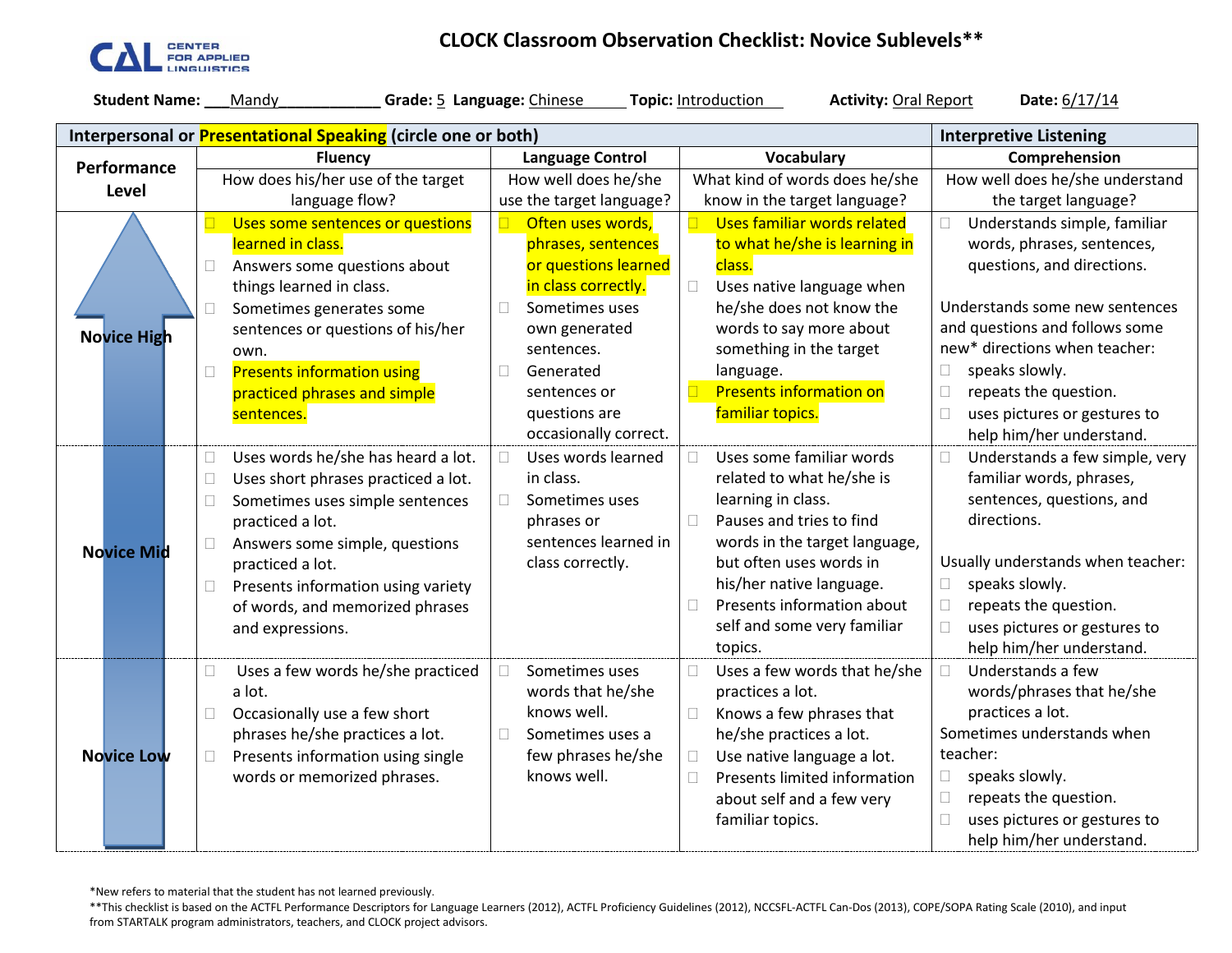

|                  | Mandy did a great job presenting herself and Panda! She also shared information about her likes and dislikes. |
|------------------|---------------------------------------------------------------------------------------------------------------|
| <b>COMMENTS:</b> |                                                                                                               |

#### **COMMUNICATION STRATEGIES AND LESSON-SPECIFIC CAN-DO STATEMENTS**

**Student Name: \_\_\_**Mandy**\_\_\_\_\_\_\_\_\_\_\_\_ Grade:** 5 **Language:** Chinese **Topic:** Introduction **Activity:** Oral Report **Date:** 6/17/14

| Novice Level Communication Strategies (check all that apply)                   | <b>Comments</b>                                                                |  |  |  |  |
|--------------------------------------------------------------------------------|--------------------------------------------------------------------------------|--|--|--|--|
| Repeats words, phrases, or sentences.                                          | Mandy smiled when she talked about her likes and frowned when she              |  |  |  |  |
| Uses gestures or facial expressions to help others understand.                 | talked about her dislikes.                                                     |  |  |  |  |
| Sometimes uses English.                                                        |                                                                                |  |  |  |  |
| Asks teacher or classmate to repeat what they said.                            |                                                                                |  |  |  |  |
| Lets teacher know when he/she does not understand.                             |                                                                                |  |  |  |  |
| For presentational:                                                            |                                                                                |  |  |  |  |
| Slows down the pace of the presentation when sensing the audience is           |                                                                                |  |  |  |  |
| having difficulty understanding.                                               |                                                                                |  |  |  |  |
| Repeats words, phrases, or sentences when sensing the audience is              |                                                                                |  |  |  |  |
| having difficulty understanding.                                               |                                                                                |  |  |  |  |
| Other: Uses memorized sentence patterns.                                       |                                                                                |  |  |  |  |
| <b>Lesson-Specific Can-Do Statements</b>                                       |                                                                                |  |  |  |  |
| What can he/she talk about in the target language?                             | What can he/she understand in the target language?                             |  |  |  |  |
| [Please paste in your lesson specific can-dos for interpersonal speaking here] | [Please paste in your lesson specific can-dos for interpretive listening here] |  |  |  |  |
| --Can introduce self.                                                          |                                                                                |  |  |  |  |
| --Can introduce others.                                                        |                                                                                |  |  |  |  |
| --Can share information about likes and dislikes.                              |                                                                                |  |  |  |  |
|                                                                                |                                                                                |  |  |  |  |
| Comments:                                                                      | Comments:                                                                      |  |  |  |  |
| Mandy was very comfortable presenting in front of her classmates. Great        |                                                                                |  |  |  |  |
| job!                                                                           |                                                                                |  |  |  |  |
|                                                                                |                                                                                |  |  |  |  |
|                                                                                |                                                                                |  |  |  |  |

\*New refers to material that the student has not learned previously.

<sup>\*\*</sup>This checklist is based on the ACTFL Performance Descriptors for Language Learners (2012), ACTFL Proficiency Guidelines (2012), NCCSFL-ACTFL Can-Dos (2013), COPE/SOPA Rating Scale (2010), and input from STARTALK program administrators, teachers, and CLOCK project advisors.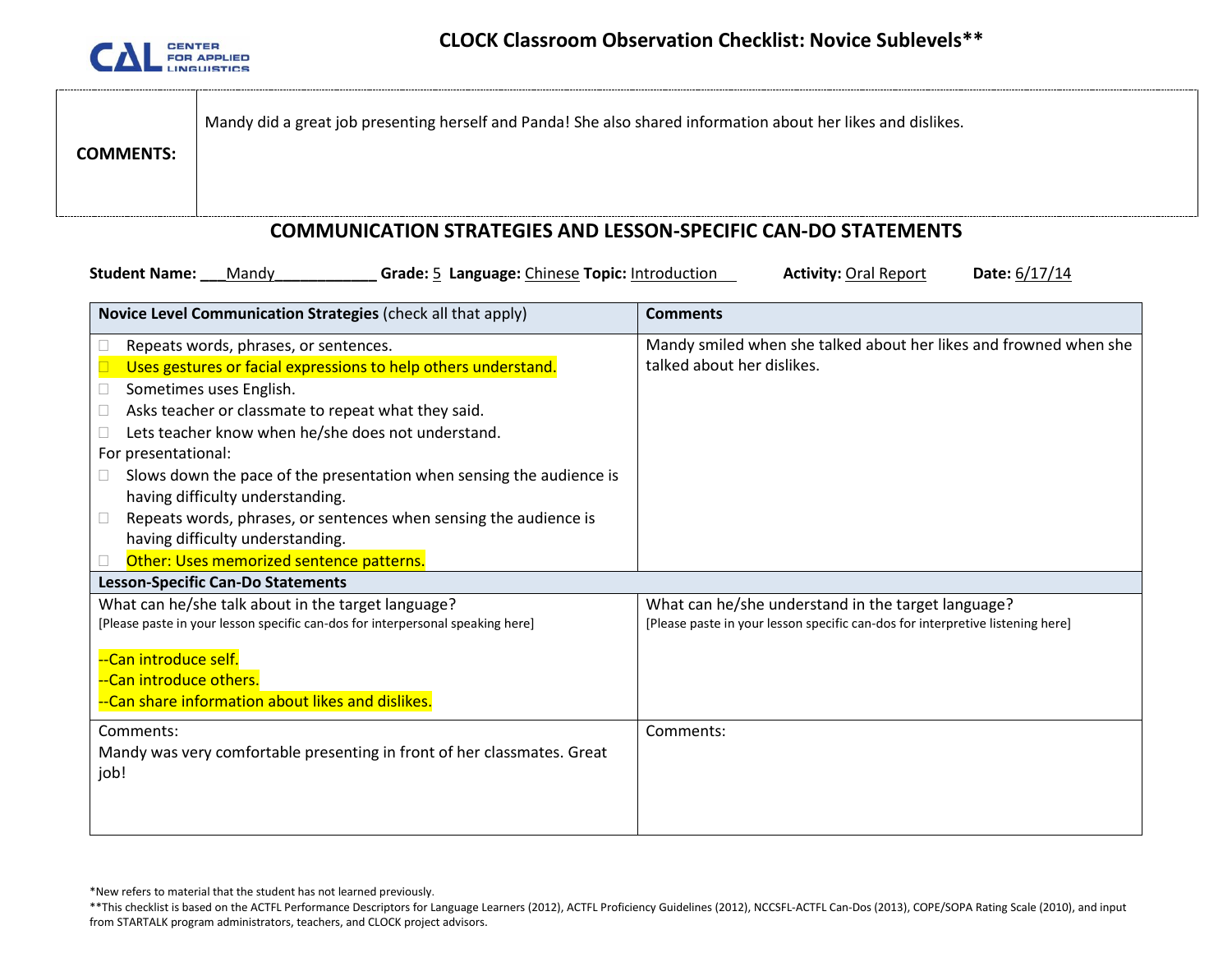

### **CLOCK Classroom Observation Checklist: Intermediate Sublevels\*\***

**Student Name:** <u>Amy</u> **Grade:** 5 **Language:** English **Topic:** New Rules **Activity:** Debate **Date:** 2/27/2015

| Interpersonal or Presentational Speaking (circle one or both) |              |  |                                                   |                                                          |                              |                                                 |   |                                  |               | <b>Interpretive Listening</b>                               |  |
|---------------------------------------------------------------|--------------|--|---------------------------------------------------|----------------------------------------------------------|------------------------------|-------------------------------------------------|---|----------------------------------|---------------|-------------------------------------------------------------|--|
|                                                               | Performance  |  | <b>Fluency/Text type</b>                          |                                                          |                              | <b>Language Control</b>                         |   | <b>Vocabulary</b>                | Comprehension |                                                             |  |
|                                                               | Level        |  | How does his/her use of the target language flow? |                                                          | How well does he/she use the |                                                 |   | What kind of words does he/she   |               | How well does he/she understand                             |  |
|                                                               |              |  |                                                   |                                                          |                              | target language?                                |   | know in the target language?     |               | the target language?                                        |  |
|                                                               |              |  |                                                   | Uses sentences or questions learned in class             |                              | Mostly accurate when uses:                      |   | Uses new words he/she has just   |               | Understands sentences,                                      |  |
|                                                               |              |  |                                                   | very easily.                                             |                              | learned sentences or                            |   | learned easily.                  |               | questions and strings of                                    |  |
|                                                               |              |  |                                                   | Often generates sentences or own questions.              |                              | questions.                                      |   | Often figures out a way to say   |               | sentences about things he/she                               |  |
|                                                               |              |  | $\Box$                                            | Describes something or tells a simple story              | $\Box$                       | own generated sentences                         |   | what he/she wants to say in the  |               | has been learning in class.                                 |  |
|                                                               |              |  |                                                   | using strings of sentences.                              |                              | or questions.                                   |   | target language.                 | $\Box$        | Understands some new                                        |  |
|                                                               |              |  | $\Box$                                            | Has conversations easily and is able to keep             |                              |                                                 | П | Rarely uses words from native    |               | sentences, questions, and                                   |  |
|                                                               | Intermediate |  |                                                   | the conversation going.                                  |                              | Mostly accurate when:                           |   | language. None                   |               | strings of sentences.                                       |  |
|                                                               | <b>High</b>  |  | $\Box$                                            | Handles social interactions in everyday                  | $\Box$                       | puts strings of generated                       | П | Makes presentations on           | □             | When he/she is learning about                               |  |
|                                                               |              |  |                                                   | situations that sometimes have an                        |                              | sentences together.                             |   | personal, school, community or   |               | something new*, usually can<br>figure out the main idea and |  |
|                                                               |              |  |                                                   | unexpected complication.                                 | $\Box$                       | puts strings of learned<br>sentences together.  |   | researched topics.               |               | some important details.                                     |  |
|                                                               |              |  | $\Box$                                            | Makes presentations using organized strings              |                              |                                                 |   |                                  |               |                                                             |  |
|                                                               |              |  |                                                   | of sentences.                                            |                              |                                                 |   | Sometimes uses new* words        |               |                                                             |  |
|                                                               |              |  | $\Box$                                            | Uses sentences and questions learned in class            |                              | Mostly accurate when<br>using learned sentences |   | easily.                          |               | Usually understands sentences,<br>questions, and groups of  |  |
|                                                               |              |  | $\Box$                                            | easily.                                                  |                              | and questions.                                  | П | Tries to figure out a way to say |               | sentences about things learned                              |  |
|                                                               |              |  |                                                   | Generates some sentences or questions of<br>his/her own. |                              |                                                 |   | what he/she wants to say in the  |               | in class.                                                   |  |
|                                                               |              |  | $\Box$                                            | Describes something using strings of                     |                              | Often accurate when:                            |   | target language, but sometimes   | $\Box$        | When he/she is learning about                               |  |
|                                                               | Intermediate |  |                                                   | sentences.                                               | $\Box$                       | generates sentences                             |   | has to use native language.      |               | something new*, is sometimes                                |  |
|                                                               | <b>Mid</b>   |  | $\Box$                                            | Has conversations about things he/she knows              |                              | and/or questions.                               | □ | Sometimes uses words from        |               | able to figure out the main idea                            |  |
|                                                               |              |  |                                                   | and is sometimes able to keep the                        | $\Box$                       | puts strings of generated                       |   | native language when he/she      |               | and some important details.                                 |  |
|                                                               |              |  |                                                   | conversation going.                                      |                              | sentences together.                             |   | doesn't know the words in the    |               |                                                             |  |
|                                                               |              |  | $\Box$                                            | Presents information using connected                     | $\Box$                       | puts strings of learned                         |   | target language.                 |               |                                                             |  |
|                                                               |              |  |                                                   | sentences.                                               |                              | sentences together.                             |   | Presents information on a wide   |               |                                                             |  |
|                                                               |              |  |                                                   |                                                          |                              |                                                 |   | range of familiar topics.        |               |                                                             |  |
|                                                               |              |  | $\Box$                                            | Asks and answers questions about things                  | $\Box$                       | Usually uses learned                            |   | Uses familiar words easily.      | n             | Understands simple words,                                   |  |
|                                                               |              |  |                                                   | learned in class.                                        |                              | sentences/questions well.                       |   | Uses some new words.             |               | phrases, sentences, questions,                              |  |
|                                                               |              |  | $\Box$                                            | Uses sentences and questions learned in                  | Г                            | Sometimes uses learned                          |   | Uses words in his/her native     |               | and directions learned in class.                            |  |
|                                                               |              |  |                                                   | class.                                                   |                              | sentences and questions                         |   | language when he/she does not    | $\Box$        | Understands new* sentences                                  |  |
|                                                               | Intermediate |  | $\Box$                                            | Occasionally generates some sentences or                 |                              | accurately.                                     |   | know the words in the target     |               | and questions and new                                       |  |
|                                                               | Low          |  |                                                   | questions on own.                                        | $\Box$                       | Occasionally uses accurate                      |   | language.                        |               | directions easily if teacher                                |  |
|                                                               |              |  | $\Box$                                            | Has simple, short conversations about things             |                              | language in generated                           |   | Presents information on familiar |               | speaks slowly, repeats the                                  |  |
|                                                               |              |  |                                                   | he/she knows.                                            |                              | sentences or questions.                         |   | topics.                          |               | sentence, question, or uses                                 |  |
|                                                               |              |  | $\Box$                                            | Presents information using simple sentences.             |                              |                                                 |   |                                  |               | pictures or gestures to help<br>him/her understand.         |  |
|                                                               |              |  |                                                   |                                                          |                              |                                                 |   |                                  |               |                                                             |  |

\*New refers to material that the student has not learned previously.

\*\*This checklist is based on the ACTFL Performance Descriptors for Language Learners (2012), ACTFL Proficiency Guidelines (2012), NCCSFL-ACTFL Can-Dos (2013), COPE/SOPA Rating Scale (2010), and input from STARTALK program administrators, teachers and CLOCK project advisors.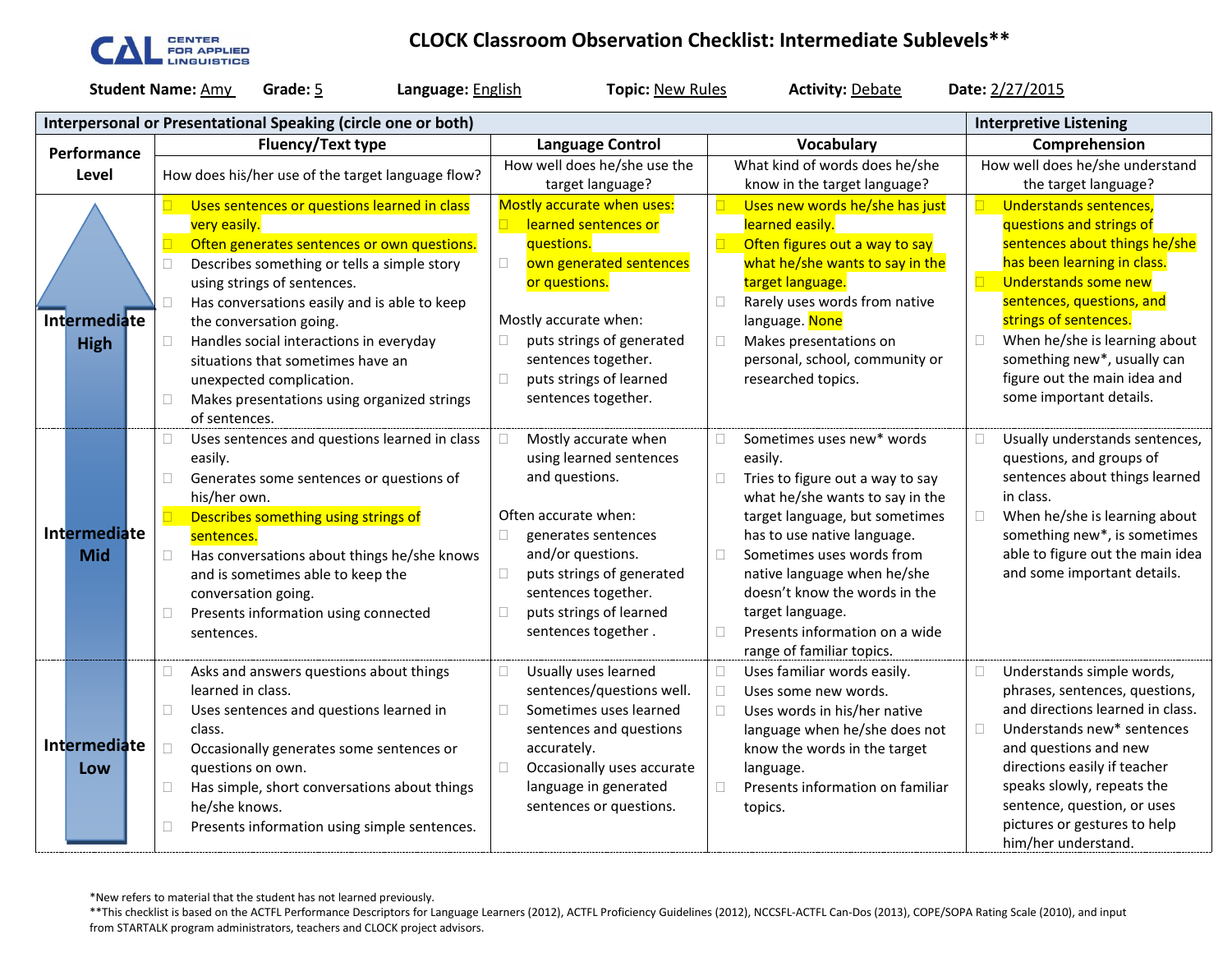

| <b>COMMENTS:</b>                                                | Amy was able to state her opinion and give some reasons to support her opinion. We will work more on formal language use for these types of<br>situations. |  |  |  |  |  |
|-----------------------------------------------------------------|------------------------------------------------------------------------------------------------------------------------------------------------------------|--|--|--|--|--|
| CONAMINICATION CTDATECIES AND LESSON SDESIELS CAN DO STATEMENTS |                                                                                                                                                            |  |  |  |  |  |

#### **COMMUNICATION STRATEGIES AND LESSON-SPECIFIC CAN-DO STATEMENTS Student Name:** Amy **Grade:** 5 **Language:** English **Topic:** New Rules **Activity:** Debate **Date:** 2/27/2015 **Intermediate Level Communication Strategies** (check all that apply) **Comments**  Knows when he/she makes mistakes and can sometimes self-correct.  $\Box$  When he/she cannot say what he/she wants because it is complicated, tries to say it in a simple way.  $\Box$  When he/she doesn't know a word, uses the words he/she DOES know to explain what he/she is trying to say.  $\Box$  Asks for clarification when he/she does not understand the questions and/or directions and/or explanations.  $\Box$  Provides clarification when others do not understand his/her questions and/or directions and/or explanations.  $\Box$  Sometimes use pictures, gestures, or facial expressions to help others understand. For presentational:  $\Box$  Slows down the pace of the presentation when sensing the audience is having difficulty understanding.  $\Box$  Rewords or rephrases when sensing the audience is having difficulty understanding. □ Other: **Lesson-Specific Can-Do Statements** What can he/she talk about in the target language? [Please paste in your lesson specific can-dos for interpersonal speaking here] --Can support and defend my opinion on different rules or issues. Yes --Can use more formal language. Not yet What can he/she understand in the target language? [Please paste in your lesson specific can-dos that target interpretive listening here] Comments: Comments:

\*New refers to material that the student has not learned previously.

<sup>\*\*</sup>This checklist is based on the ACTFL Performance Descriptors for Language Learners (2012), ACTFL Proficiency Guidelines (2012), NCCSFL-ACTFL Can-Dos (2013), COPE/SOPA Rating Scale (2010), and input from STARTALK program administrators, teachers and CLOCK project advisors.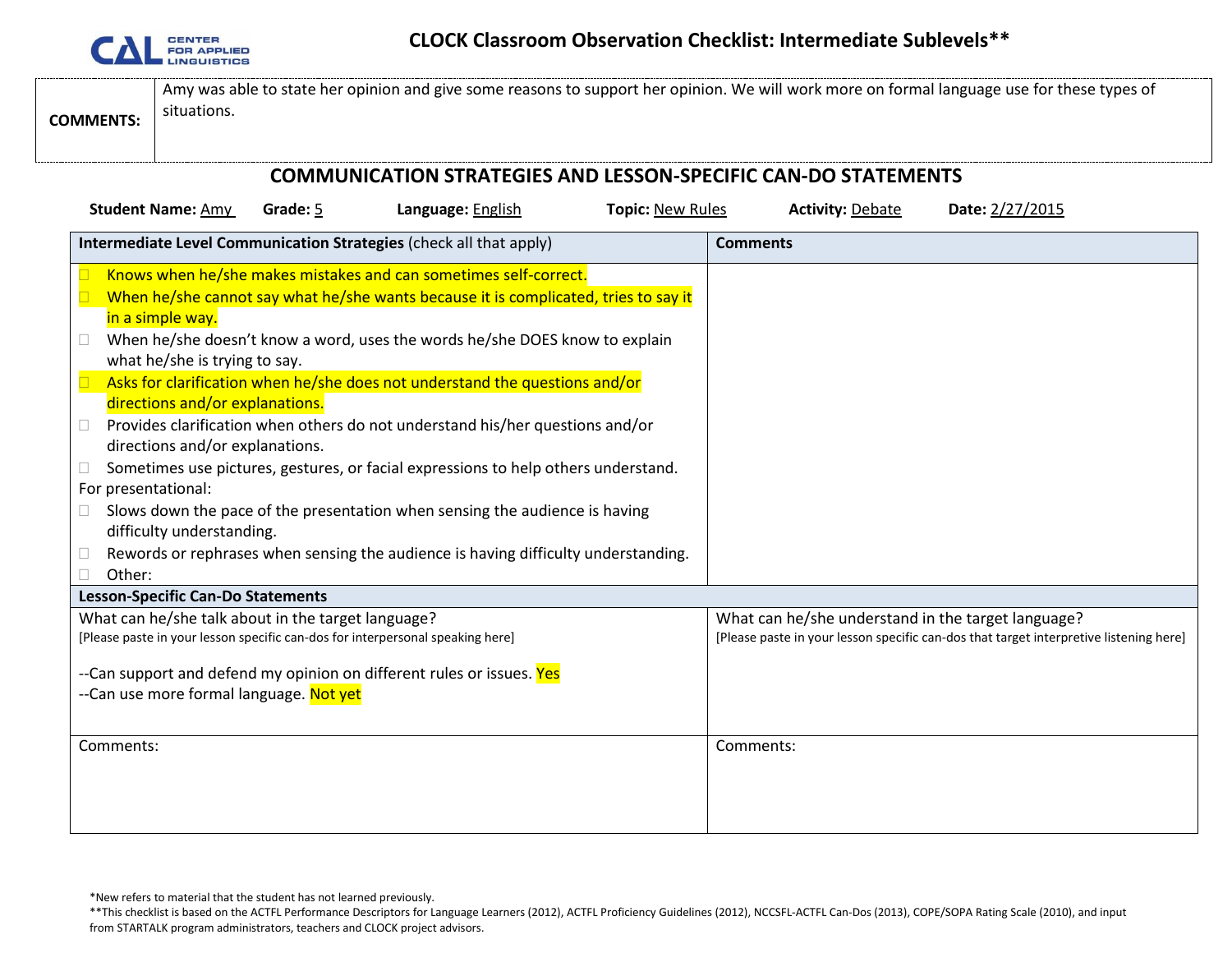

#### **CLOCK Classroom Observation Checklist: Intermediate Sublevels\*\***

| <b>Student Name: Belinda</b><br>Grade: 5<br>Language: English |                     |                          |                                                               | <b>Topic: New Rules</b> |                         | <b>Activity: Debate</b>                         |                   | Date: 2/27/2015                             |                               |                                                             |
|---------------------------------------------------------------|---------------------|--------------------------|---------------------------------------------------------------|-------------------------|-------------------------|-------------------------------------------------|-------------------|---------------------------------------------|-------------------------------|-------------------------------------------------------------|
|                                                               |                     |                          | Interpersonal or Presentational Speaking (circle one or both) |                         |                         |                                                 |                   |                                             | <b>Interpretive Listening</b> |                                                             |
|                                                               | Performance         | <b>Fluency/Text type</b> |                                                               |                         | <b>Language Control</b> |                                                 | <b>Vocabulary</b> |                                             |                               | Comprehension                                               |
|                                                               | Level               |                          |                                                               |                         |                         | How well does he/she use the                    |                   | What kind of words does he/she              |                               | How well does he/she understand                             |
|                                                               |                     |                          | How does his/her use of the target language flow?             |                         | target language?        |                                                 |                   | know in the target language?                |                               | the target language?                                        |
|                                                               |                     |                          | Uses sentences or questions learned in class                  |                         |                         | Mostly accurate when uses:                      |                   | Uses new words he/she has just              |                               | Understands sentences,                                      |
|                                                               |                     |                          | very easily.                                                  |                         |                         | learned sentences or                            |                   | learned easily.                             |                               | questions and strings of                                    |
|                                                               |                     | $\Box$                   | Often generates sentences or own questions.                   |                         |                         | questions.                                      |                   | Often figures out a way to say              |                               | sentences about things he/she                               |
|                                                               |                     | $\Box$                   | Describes something or tells a simple story                   |                         |                         | own generated sentences                         |                   | what he/she wants to say in the             |                               | has been learning in class.                                 |
|                                                               |                     |                          | using strings of sentences.                                   |                         |                         | or questions.                                   |                   | target language.                            | $\Box$                        | Understands some new                                        |
|                                                               |                     | $\Box$                   | Has conversations easily and is able to keep                  |                         |                         |                                                 | $\Box$            | Rarely uses words from native               |                               | sentences, questions, and                                   |
|                                                               | <b>Intermediate</b> |                          | the conversation going.                                       |                         |                         | Mostly accurate when:                           |                   | language.                                   |                               | strings of sentences.                                       |
|                                                               | <b>High</b>         | $\Box$                   | Handles social interactions in everyday                       |                         |                         | puts strings of generated                       | $\Box$            | Makes presentations on                      | $\Box$                        | When he/she is learning about                               |
|                                                               |                     |                          | situations that sometimes have an                             |                         |                         | sentences together.                             |                   | personal, school, community or              |                               | something new*, usually can<br>figure out the main idea and |
|                                                               |                     |                          | unexpected complication.                                      |                         | $\Box$                  | puts strings of learned<br>sentences together.  |                   | researched topics.                          |                               | some important details.                                     |
|                                                               |                     | $\Box$                   | Makes presentations using organized strings<br>of sentences.  |                         |                         |                                                 |                   |                                             |                               |                                                             |
|                                                               |                     |                          |                                                               |                         |                         |                                                 |                   |                                             |                               |                                                             |
|                                                               |                     | $\Box$                   | Uses sentences and questions learned in class<br>easily.      |                         |                         | Mostly accurate when<br>using learned sentences | □                 | Sometimes uses new* words                   | □                             | Usually understands sentences,<br>questions, and groups of  |
|                                                               |                     | $\Box$                   | Generates some sentences or questions of                      |                         |                         | and questions.                                  |                   | easily.<br>Tries to figure out a way to say |                               | sentences about things learned                              |
|                                                               |                     |                          | his/her own.                                                  |                         |                         |                                                 |                   | what he/she wants to say in the             |                               | in class.                                                   |
|                                                               |                     | $\Box$                   | Describes something using strings of                          |                         |                         | Often accurate when:                            |                   | target language, but sometimes              | n                             | When he/she is learning about                               |
|                                                               | <b>Intermediate</b> |                          | sentences.                                                    |                         |                         | generates sentences                             |                   | has to use native language.                 |                               | something new*, is sometimes                                |
|                                                               | <b>Mid</b>          | $\Box$                   | Has conversations about things he/she knows                   |                         |                         | and/or questions.                               | $\Box$            | Sometimes uses words from                   |                               | able to figure out the main idea                            |
|                                                               |                     |                          | and is sometimes able to keep the                             |                         | $\Box$                  | puts strings of generated                       |                   | native language when he/she                 |                               | and some important details.                                 |
|                                                               |                     |                          | conversation going.                                           |                         |                         | sentences together.                             |                   | doesn't know the words in the               |                               |                                                             |
|                                                               |                     | $\Box$                   | Presents information using connected                          |                         | П                       | puts strings of learned                         |                   | target language.                            |                               |                                                             |
|                                                               |                     |                          | sentences.                                                    |                         |                         | sentences together.                             | П                 | Presents information on a wide              |                               |                                                             |
|                                                               |                     |                          |                                                               |                         |                         |                                                 |                   | range of familiar topics.                   |                               |                                                             |
|                                                               |                     | $\Box$                   | Asks and answers questions about things                       |                         |                         | Usually uses learned                            | $\Box$            | Uses familiar words easily.                 | $\Box$                        | Understands simple words,                                   |
|                                                               |                     |                          | learned in class.                                             |                         |                         | sentences/questions well.                       | $\Box$            | Uses some new words.                        |                               | phrases, sentences, questions,                              |
|                                                               |                     | $\Box$                   | Uses sentences and questions learned in                       |                         |                         | Sometimes uses learned                          | $\Box$            | Uses words in his/her native                |                               | and directions learned in class.                            |
|                                                               |                     |                          | class.                                                        |                         |                         | sentences and questions                         |                   | language when he/she does not               | $\Box$                        | Understands new* sentences                                  |
|                                                               | <b>Intermediate</b> | $\Box$                   | Occasionally generates some sentences or                      |                         |                         | accurately.                                     |                   | know the words in the target                |                               | and questions and new                                       |
|                                                               | Low                 |                          | questions on own.                                             |                         | $\Box$                  | Occasionally uses accurate                      |                   | language.                                   |                               | directions easily if teacher                                |
|                                                               |                     | $\Box$                   | Has simple, short conversations about things                  |                         |                         | language in generated                           |                   | Presents information on familiar            |                               | speaks slowly, repeats the                                  |
|                                                               |                     |                          | he/she knows.                                                 |                         |                         | sentences or questions.                         |                   | topics.                                     |                               | sentence, question, or uses                                 |
|                                                               |                     | П                        | Presents information using simple sentences.                  |                         |                         |                                                 |                   |                                             |                               | pictures or gestures to help                                |
|                                                               |                     |                          |                                                               |                         |                         |                                                 |                   |                                             |                               | him/her understand.                                         |

\*New refers to material that the student has not learned previously.

\*\*This checklist is based on the ACTFL Performance Descriptors for Language Learners (2012), ACTFL Proficiency Guidelines (2012), NCCSFL-ACTFL Can-Dos (2013), COPE/SOPA Rating Scale (2010), and input from STARTALK program administrators, teachers and CLOCK project advisors.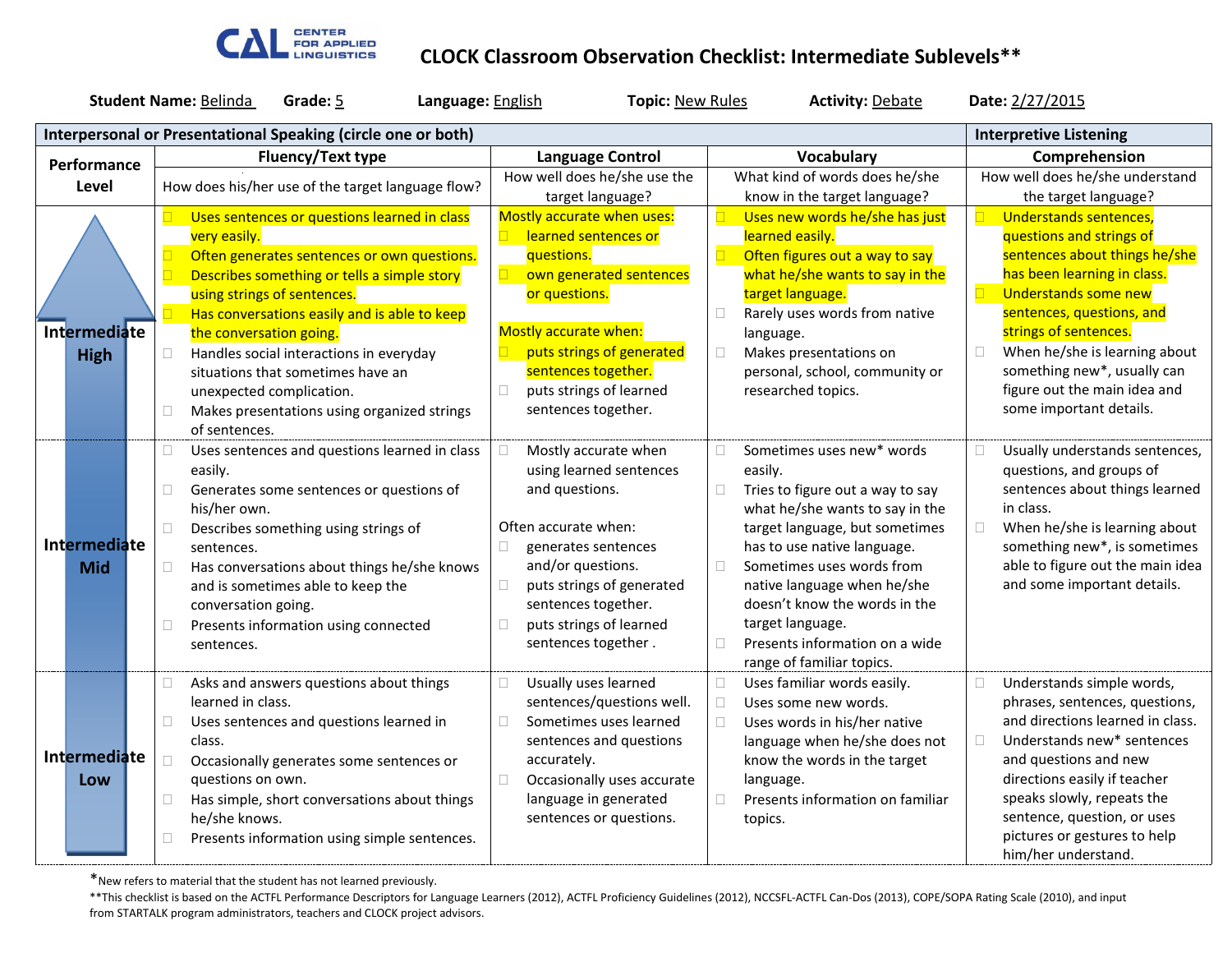## **CLOCK Classroom Observation Checklist: Intermediate Sublevels\*\***

| <b>COMMENTS:</b>                   | Belinda did a very good job stating her opinion and giving reasons to support her opinion. We will work more on formal language use for these types<br>of situations. |          |                                                                                                                                                                                                                                                                                                                                                                                                                                                                                                                                                                                                                                                                   |                         |           |                                                    |                                                                                        |  |  |  |  |
|------------------------------------|-----------------------------------------------------------------------------------------------------------------------------------------------------------------------|----------|-------------------------------------------------------------------------------------------------------------------------------------------------------------------------------------------------------------------------------------------------------------------------------------------------------------------------------------------------------------------------------------------------------------------------------------------------------------------------------------------------------------------------------------------------------------------------------------------------------------------------------------------------------------------|-------------------------|-----------|----------------------------------------------------|----------------------------------------------------------------------------------------|--|--|--|--|
|                                    |                                                                                                                                                                       |          | <b>COMMUNICATION STRATEGIES AND LESSON-SPECIFIC CAN-DO STATEMENTS</b>                                                                                                                                                                                                                                                                                                                                                                                                                                                                                                                                                                                             |                         |           |                                                    |                                                                                        |  |  |  |  |
|                                    | <b>Student Name: Belinda</b>                                                                                                                                          | Grade: 5 | Language: English                                                                                                                                                                                                                                                                                                                                                                                                                                                                                                                                                                                                                                                 | <b>Topic: New Rules</b> |           | <b>Activity: Debate</b>                            | Date: 2/27/2015                                                                        |  |  |  |  |
|                                    |                                                                                                                                                                       |          | Intermediate Level Communication Strategies (check all that apply)                                                                                                                                                                                                                                                                                                                                                                                                                                                                                                                                                                                                | <b>Comments</b>         |           |                                                    |                                                                                        |  |  |  |  |
| Ш<br>$\Box$<br>For presentational: | in a simple way.<br>what he/she is trying to say.<br>directions and/or explanations.<br>directions and/or explanations.<br>difficulty understanding.                  |          | Knows when he/she makes mistakes and can sometimes self-correct.<br>When he/she cannot say what he/she wants because it is complicated, tries to say it<br>When he/she doesn't know a word, uses the words he/she DOES know to explain<br>Asks for clarification when he/she does not understand the questions and/or<br>Provides clarification when others do not understand his/her questions and/or<br>Sometimes use pictures, gestures, or facial expressions to help others understand.<br>Slows down the pace of the presentation when sensing the audience is having<br>Rewords or rephrases when sensing the audience is having difficulty understanding. |                         |           |                                                    |                                                                                        |  |  |  |  |
| Other:                             | <b>Lesson-Specific Can-Do Statements</b>                                                                                                                              |          |                                                                                                                                                                                                                                                                                                                                                                                                                                                                                                                                                                                                                                                                   |                         |           |                                                    |                                                                                        |  |  |  |  |
|                                    | What can he/she talk about in the target language?                                                                                                                    |          | [Please paste in your lesson specific can-dos for interpersonal speaking here]<br>---Can support and defend my opinion on different rules or issues. Yes<br>---Can use more formal language when it is required. Not yet                                                                                                                                                                                                                                                                                                                                                                                                                                          |                         |           | What can he/she understand in the target language? | [Please paste in your lesson specific can-dos that target interpretive listening here] |  |  |  |  |
|                                    |                                                                                                                                                                       |          | Comments: We will continue learning about defending opinions as well as the<br>importance of using more formal language in certain situations.                                                                                                                                                                                                                                                                                                                                                                                                                                                                                                                    |                         | Comments: |                                                    |                                                                                        |  |  |  |  |

<sup>\*</sup>New refers to material that the student has not learned previously.

<sup>\*\*</sup>This checklist is based on the ACTFL Performance Descriptors for Language Learners (2012), ACTFL Proficiency Guidelines (2012), NCCSFL-ACTFL Can-Dos (2013), COPE/SOPA Rating Scale (2010), and input from STARTALK program administrators, teachers and CLOCK project advisors.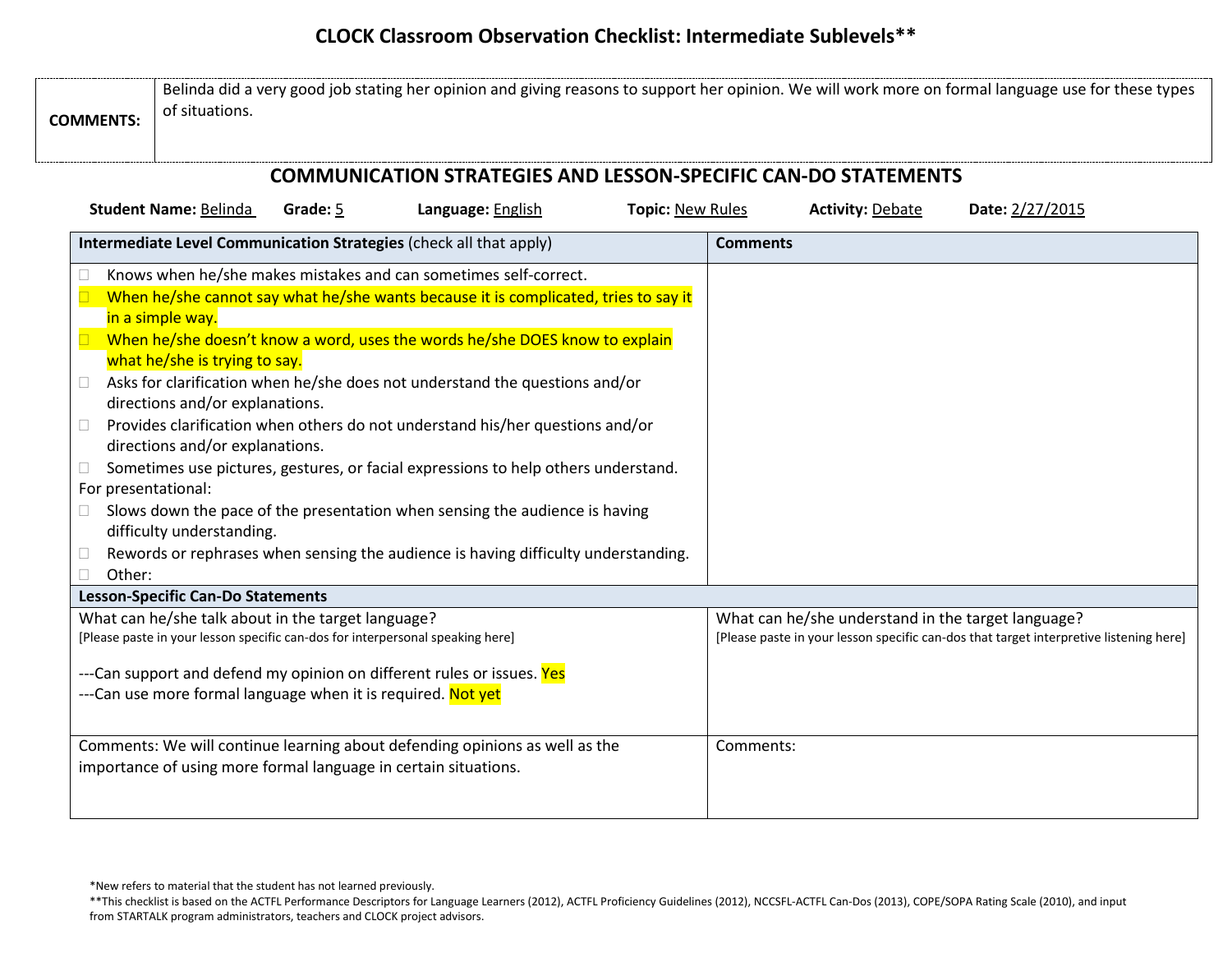#### **ACTIVITY PERFORMANCE RECORD FOR MULTIPLE STUDENTS**

**Use this table to record results on one date with multiple students.** Directions: 1) write each student's name; 2) indicate activity participated in; 3) describe their fluency, language control, vocabulary and listening comprehension; and 4) write comments about each student's performance.

|                     | <b>CLOCK Student Activity Performance Record</b> |                                                                                                                                                                                                                                                                                                                              |                                                                                                                                                                                                                                           |                                                                                                                                                                                  |                                                                                                                                                                                                                                           |                                                                                                                                                                                      |  |  |  |  |
|---------------------|--------------------------------------------------|------------------------------------------------------------------------------------------------------------------------------------------------------------------------------------------------------------------------------------------------------------------------------------------------------------------------------|-------------------------------------------------------------------------------------------------------------------------------------------------------------------------------------------------------------------------------------------|----------------------------------------------------------------------------------------------------------------------------------------------------------------------------------|-------------------------------------------------------------------------------------------------------------------------------------------------------------------------------------------------------------------------------------------|--------------------------------------------------------------------------------------------------------------------------------------------------------------------------------------|--|--|--|--|
| <b>Student Name</b> | <b>Activity</b>                                  | <b>Fluency</b>                                                                                                                                                                                                                                                                                                               | <b>Language Control</b>                                                                                                                                                                                                                   | Vocabulary                                                                                                                                                                       | Comprehension                                                                                                                                                                                                                             | <b>Comments</b>                                                                                                                                                                      |  |  |  |  |
| Amy                 | Debate                                           | Uses sentences or<br>$\Box$<br>questions learned<br>in class very easily.<br>Often generates<br>П<br>sentences or own<br>questions.<br><b>Describes</b><br>П<br>something using<br>strings of<br>sentences.                                                                                                                  | Mostly accurate when<br>uses:<br>learned<br>$\Box$<br>sentences or<br>questions.<br>own generated<br>$\Box$<br>sentences or<br>questions.                                                                                                 | Uses new<br>$\Box$<br>words he/she<br>has just<br>learned easily.<br>Often figures<br>$\Box$<br>out a way to<br>say what<br>he/she wants<br>to say in the<br>target<br>language. | Understands<br>$\Box$<br>sentences,<br>questions and<br>strings of<br>sentences about<br>things he/she<br>has been<br>learning in class.<br>Understands<br>П<br>some new<br>sentences,<br>questions, and<br>strings of<br>sentences.      | Amy was able to state her<br>opinion and give some<br>reasons to support her<br>opinion. We will work more<br>on formal language use for<br>these types of situations.               |  |  |  |  |
| <b>Belinda</b>      | Debate                                           | $\Box$<br>Uses sentences or<br>questions learned<br>in class very easily.<br>Often generates<br>П<br>sentences or own<br>questions.<br><b>Describes</b><br>П<br>something or tells a<br>simple story using<br>strings of<br>sentences.<br>П<br>Has conversations<br>easily and is able to<br>keep the<br>conversation going. | Mostly accurate when<br>uses:<br>learned<br>$\Box$<br>sentences or<br>questions.<br>own generated<br>$\Box$<br>sentences or<br>questions.<br>Mostly accurate<br>when:<br>puts strings of<br>$\Box$<br>generated<br>sentences<br>together. | $\Box$<br>Uses new<br>words he/she<br>has just<br>learned easily.<br>Often figures<br>$\Box$<br>out a way to<br>say what<br>he/she wants<br>to say in the<br>target<br>language. | Understands<br>$\Box$<br>sentences,<br>questions and<br>strings of<br>sentences about<br>things he/she<br>has been<br>learning in class.<br>Understands<br>$\Box$<br>some new<br>sentences,<br>questions, and<br>strings of<br>sentences. | Belinda did a very good job<br>stating her opinion and<br>giving reasons to support<br>her opinion. We will work<br>more on formal language<br>use for these types of<br>situations. |  |  |  |  |